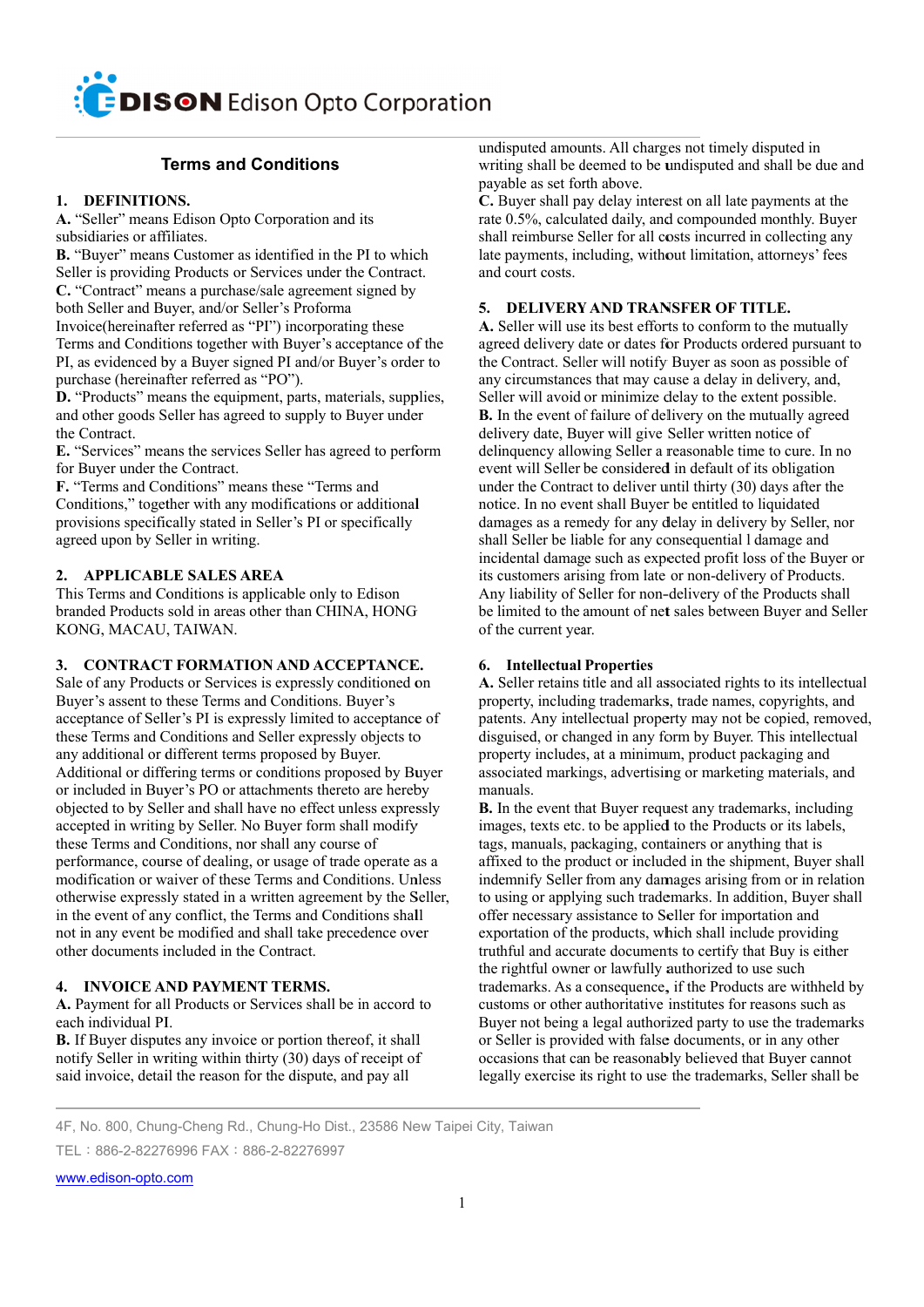exculpated from the blame of late delivery, inability to deliver of the products and Buyer is not excused from its contractual obligation to pay.

C. Buyer agrees not to (a) sue, or (b) bring, prosecute, assist or participate in any judicial, administrative or other proceedings of any kind against Seller for infringement of any Buyer Patents (as defined below) which occurs during the Immunity Period (as defined below) on account of the manufacture, use, sale, import or distribution of Seller products. "Buyer Patents" as used in this Section means all patents throughout the world owned or acquired by Buyer. The "Immunity Period" shall last till the last day of statute of limitation for patent infringement, of any of the Buyer Patents (in any jurisdiction)."

D. Buyer acknowledges and agrees warranty or license regarding to patents, trademarks, copyrights and other intellectual properties or derivative rights of the Products shall be agreed or authorized in a separate written contract and not by these Terms and Conditions.

## 7. INSPECTION, DELIVERY SHORTAGE, **AND DAMAGE.**

A. Final inspection and acceptance or rejection must be made by Buyer within seven (7) days after receipt of Products, and failure of Buyer to reject any Products within seven (7) days after receipt constitutes acceptance. Should Buyer reject any Products for failure to conform to the requirements of an order, Buyer must notify Seller of the rejection, giving detailed reasons for the rejection. Seller then has the option to repair or replace the nonconforming Products within sixty (60) days at Buyer's or Seller's facility. Rejected items to be returned to Seller must be shipped at Buyer's expense. Should Seller fail to act to correct any nonconforming Products within sixty  $(60)$ days after notice by Buyer, then Buyer may, at Seller's risk and expense, return any nonconforming Products to Seller. B. Buyer waives any claim for shortage of any Products delivered if the Buyer has not informed Seller in writing regarding the shortage of any Products within seven (7) days from the date of receipt of Products by the Buyer. C. Seller is not responsible to the Buyer or any third parties claiming on the Buyer's behalf for any loss or damage to Products caused by any event of any kind by any person during the transportation of any Products. This term shall apply in full effect to Seller's liability to Buyer for any loss or damage to the Products during the transportation from Seller to Buyer regardless of the legal relationship between Seller and the person(s) who caused or contributed to the loss or damage.

## 8. WARRANTY.

A. Seller warrants to Buyer that all Products delivered pursuant to the Contract shall be free from defects in materials and workmanship (and to the extent the Products are

manufactured pursuant to specifications furnished by Buyer, that all Products will conform to Buver's specifications that have Seller's written acceptance and approval). Seller's warranty extends only to Buyer, as defined herein, who directly purchased the Products from the Seller pursuant to the Contract and does not extend to indirect purchasers or users of Seller's Products (e.g., third party purchasers of Seller's products from Buyer). The warranty shall survive the termination of the Contract and extend to the applicable warranty period specified in the Product's specification sheet. B. If a defect or non-conformance in the Products is claimed by Buyer, Buyer must filled the "8D correction report form" and return the claimed Products in as good condition as received, except for ordinary wear, to Seller. Buyer must immediately notify Seller of the return. After receiving the claimed Products, Seller will analyze and determine the class of defects in the Products. Seller may request Buyer render necessary assistance to Seller and furnish adequate means for operating and testing the Products. In which case, Buy shall comply with Seller's relevant instructions. If the defects were determined as class FA, Seller shall provide Failure Analysis report within 3 working days to the Buyer: if the defects were determined as class CS, Failure Analysis report will be provided in 5 working days. Without any objection to the Analysis reports above in 7 days, Buyer agreed Seller furnish remedy and act accordingly to such reports. Buy must allow Seller a reasonable time to remedy the defect or non-conformance. Should the Products prove defective or non-conforming and the defect or non-conformance is not remedied, Seller may, at the option of Seller, either replace the returned Products or refund to Buyer any money, notes, or property paid or given for the returned Products, or Seller must credit the account of Buyer, in a like amount. After finishing the corrective actions including repairs, replacement, refund mentioned above, no further claim for the defect can be made against Seller.

C. If Buyer failed to offer necessary assistance to Seller or refuse to follow the aforesaid procedures of claiming defective and non-conforming Products, Buver acknowledges that Seller may refuse such warranty claims. In which case, it is considered as Buyer waives any and all claims for the particular warranted products.

**D.** Except as otherwise agreed in writing by both parties, transportation costs of returning defective or non-conforming Products to Seller (including all applicable duties and taxes) must be borne by Buyer and, in the event the cause of non-conforming cannot be attributed to Seller. Otherwise, If Seller opts to replace the returned Products, transportation costs of shipping the replacement Products to Buyer (including all applicable duties and taxes) must be borne by Seller.

E. Buyer acknowledges that some Products, including but not limited to sub-assembly Products, may contain

4F, No. 800, Chung-Cheng Rd., Chung-Ho Dist., 23586 New Taipei City, Taiwan

TFI: 886-2-82276996 FAX: 886-2-82276997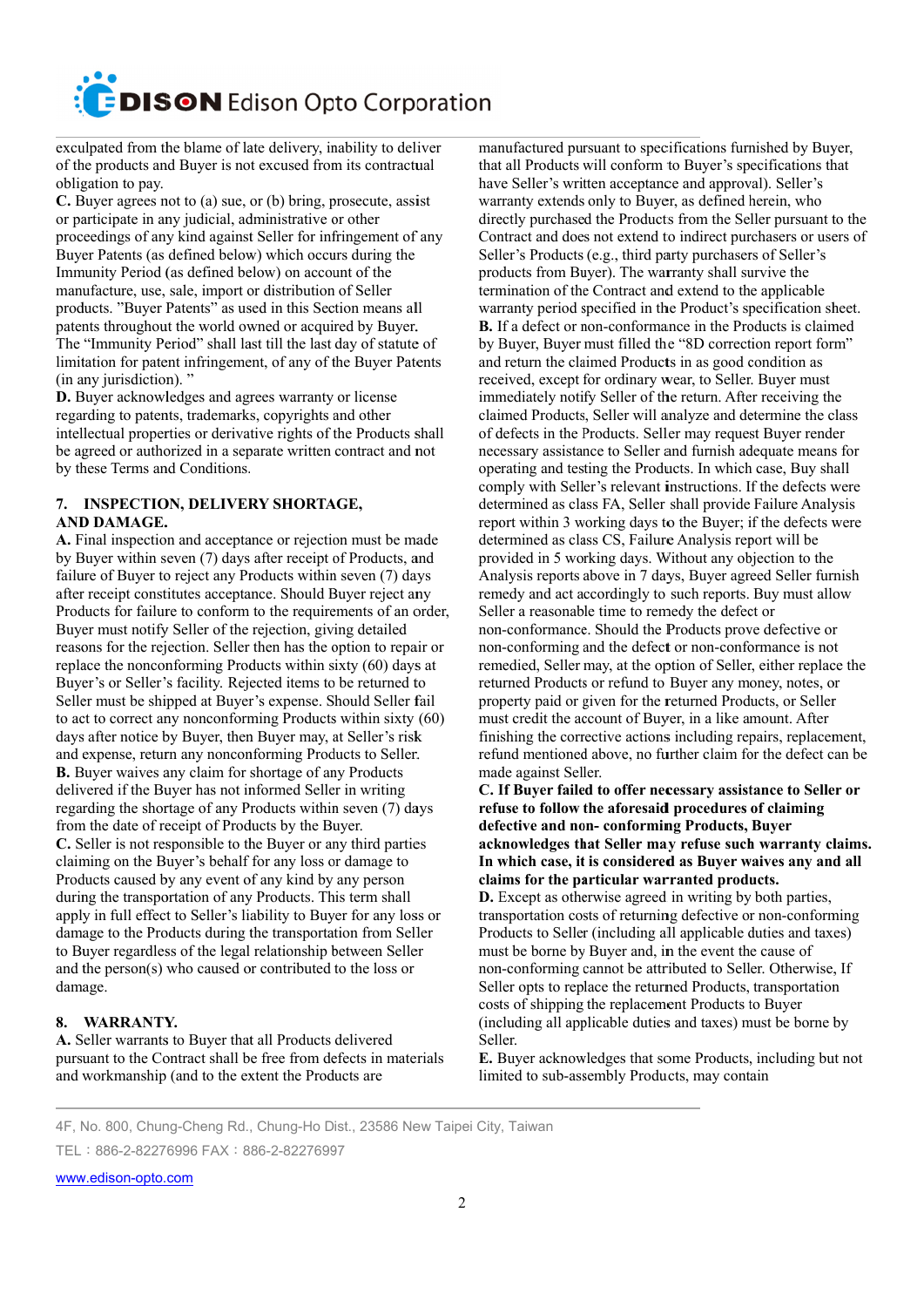remanufactured parts which will be equivalent to new parts in performance. Buyer acknowledges that Seller's use of remanufactured parts that are equivalent to new parts in performance will not be considered in breach of Seller's obligations under the Contract and that the Products containing remanufactured parts that are equivalent to new parts in performance will not be considered defective or non-conforming Products.

F. Any action on a breach of Seller's obligations under this Section must be commenced within one year after the cause of action has accrued.

G. The warranty provided under this Contract does not apply to any of Seller's Products that have been subjected to inadequate maintenance; unauthorized adjustments; improper use or operation outside of the specifications indicated within the Product's specification sheet; use beyond the scope of the intended use of any Product, mishandling, carelessness, accidental, loss or damage in transit, unsuitable site preparation, or unauthorized maintenance or repair.

H. The warranty period provided for each Product exists as it was showed in the "Warranty Period Sheet" on Edison's website.

## **I. THIS WARRANTY IS IN LIEU OF ALL OTHER WARRANTIES, EXPRESS OR IMPLIED, INCLUDING WARRANTIES OF MERCHANTABILITY, FITNESS FOR A PARTICULAR PURPOSE, AGAINST INFRINGEMENT OR OF TECHNOLOGICAL VALUE.**

## 9. LIMITATION OF LIABILITY.

A. Seller shall not be liable to Buyer, for any amounts representing the party's loss of profits, loss of business, indirect, special, incidental, exemplary, consequential, or punitive damages, arising from the performance or nonperformance of the Contract or any acts or omissions associated therewith or related to the use of any Products or Services furnished hereunder, whether the basis of the liability is breach of contract, tort (including negligence and strict liability), statutes, or any other legal theory.

**B.** In no event shall Seller's aggregate liability arising out of or related to this Contract, whether arising out of or related to breach of contract, tort (including negligence) or otherwise, exceed the total amount of the net sales between Seller and Buyer of the current year; as to Services, for the amounts paid to Seller for Services performed of the current year.

## 10. FORCE MAJEURE.

Seller shall not be liable or responsible to Buyer, nor be deemed to have defaulted or breached this Contract, for any failure or delay in fulfilling or performing any term of this Contract when and to the extent such failure or delay is caused by or results from acts or circumstances beyond the reasonable control of Seller including, without limitation, acts of God, flood, fire, earthquake, explosion, governmental

actions, war, invasion or hostilities (whether war is declared or not), terrorist threats or acts, riot, or other civil unrest, national emergency, revolution, insurrection, epidemic, lockouts, strikes or other labor disputes (whether or not relating to either party's workforce), or restraints or delays affecting carriers or inability or delay in obtaining supplies of adequate or suitable materials, materials or telecommunication breakdown, or power outage.

## 11. ENGEERING CHANGES.

Unless otherwise agreed by Seller and Buyer in writing, as to any Product, Seller reserves the right at any time to make changes in: (a) its production process; (b) the materials, designs, specifications relating to its Products; and (c) its methods of packaging and shipping. Products supplied after such a change will continue to meet Seller's minimum and maximum warranty period, but may not be identical to the Products supplied as samples or supplied under previous POs. Buyer acknowledges that changes made under this Section will not render Products nonconforming or defective. However, Seller shall notice Buyer of changes that may affect the specification of Products. If no objection were raised and made aware to Seller within 3 days, it is considered as if it were agreed by Buyer

## 12. SELLER'S TERMINATION OF CONTRACT.

A. In addition to any remedies that may be provided under these Terms and Conditions, Seller may halt or suspend delivery or terminate this Contract with immediate effect upon written notice to Buyer, if Buyer: (a) fails to pay any amount when due under this Contract and such failure continues for thirty (30) days after Seller provides Buyer written notice of nonpayment; (b) has not otherwise performed or complied with any of these Terms and Conditions, in whole or in part; or (c) becomes insolvent, files a petition for bankruptcy or commences or has commenced against it proceedings relating to bankruptcy, receivership, reorganization or assignment for the benefit of creditors.

**B.** In the event Seller terminates this Contract pursuant to this Section, Buyer shall reimburse Seller for any and all losses, costs and expenses associated therewith, including, but not limited to fees owed for Products or Services provided prior to the effective date of such termination plus equitable termination charges based upon the status of work completed or in process, commitments made, and facilities allocated.

## 13. BUYER'S CANCELLATION OF ORDER.

A. Buyer may cancel a PO in whole or in part only with the prior written consent of Seller, which Seller may withhold in its sole discretion. To cancel an order, Buyer must provide Seller written notice that states the extent and effective date of the cancelation. On receipt of the notice, if Seller agrees to the cancellation, Seller must, to the extent directed by Buyer, stop

4F, No. 800, Chung-Cheng Rd., Chung-Ho Dist., 23586 New Taipei City, Taiwan

TFL: 886-2-82276996 FAX: 886-2-82276997